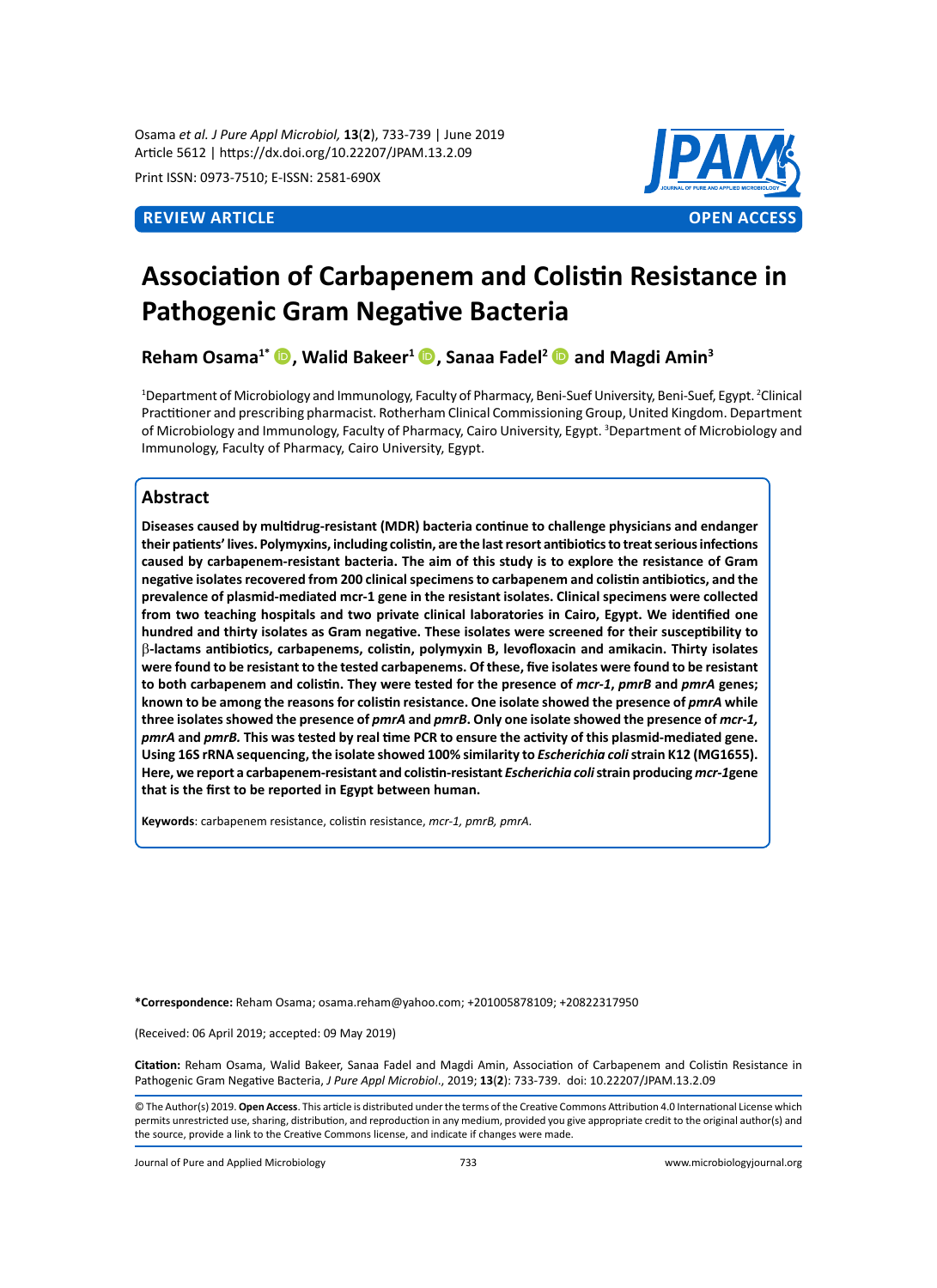#### **INTRODUCTION**

Carbapenem-resistant parts of the family *Enterobacteriaceae* have disseminated all over the world<sup>1,2</sup>. Carbapenem-resistant *Enterobacteriaceae* are coresistant for many classes of antimicrobial agents<sup>3</sup>. This means poor treatment outcomes can be a considerable threat to public health. Colistin has been recently considered clinical interest, due to being frequently successful in treating infections caused by multidrug resistant (MDR) *Pseudomonas*, Escherichia and Klebsiella pathogens<sup>4</sup>. It should be administered intravenously and by inhalation in combination with other drugs to manage infections with *Pseudomonas aeruginosa* in children and adult patients with cystic fibrosis<sup>5</sup>. Colistin is a polypeptide anti-microbial which acts through electrostatic interactions. Its cationic moieties disturb the bacterial external membrane, leading to leakage of cell contents and cellular death<sup>6</sup>. Resistance for Colistin generally due to inefficient binding of polymyxins to the lipid A group of lipopolysaccharide. This can be basically due to the 4'-phosphoethanolamine (PEA) modification of the lipid A on the LPS<sup>7,8</sup>. This type of chemical modification on the bacterial lipid A can be ascribed to either the chromosome as in *Klebsiella pneumonia* [9], or the plasmid-transferred mobilized colistin resistance (*mcr-1*) gene in *Enterobacteriaceae* like *Escherichia coli* <sup>10</sup>. In previous years, scientists have recorded infections that showed resistance to both carbapenems and colistin-resistant globally as in, Greece  $11$  and Israel <sup>12</sup>. Plasmid-mediated colistin resistance encoded by *mcr-1* was discovered in China <sup>10</sup>. Reports followed in several nations, among which France<sup>13</sup>, Denmark<sup>14</sup>, Venezuela<sup>15</sup> and USA<sup>16</sup>. Recently, Wang and his coworkers at 2018 assembled the largest data set of *mcr-1*- positive sequenced isolates<sup>17</sup>. They found that the nations having the largest numbers of *mcr-1*- positive samples were China, Vietnam and Germany17. Interestingly, more *mcr* genes have been recently reported to be included in colistin resistance such as *mcr-2* and *mcr-4* 18,19.

In this study, the author screened two hundred isolates, recovered from clinical specimens in Egypt, for susceptibility to selected carbapenems and colistin. Further, the mechanism of resistance was explored.

#### **Materials and Methods**

# **Isolation and biochemical identification of bacteria**

Two hundred clinical specimens were collected from two teaching hospitals (Sayed Jalal and Al Hussein hospitals) and two private clinical laboratories in Cairo, Egypt. These were isolated from urine samples, sputum, pleural fluid, endotracheal secretion and swaps. The samples were collected at November 2016- October 2017. Isolates were collected from patients admitted in ICU,PICU as well as outpatients. Their ages ranged from 6 – 50 years. They suffered from respiratory infection, UTI or Meningitis. Gram negative isolates were identified using standard microbiological tests; Gram stain, motility test, catalase test, triple sugar iron, citrate agar test, oxidase test and witek test.

### **Antimicrobial susceptibility testing**

The antibiotic susceptibility testing was performed by Kirby Bauer disk diffusion method<sup>7</sup>. Gram negative isolates were screened for susceptibility to six β-lactam antibiotics; meropenem, imipenem, amoxicillin-clavulinic, cefotaxime, amoxicillin and ceftazidime. Resistant isolates were screened for susceptibility to polymyxinB, colistin, amikacin and levofloxacin. **DNA extraction and manipulation**

DNA extraction for double resistant (Colistin/Carbapenem) isolates consisted of boiling lysates prepared from the strains; a loopful of culture was suspended in 1 mL of sterile PBS buffer, centrifuged 5 min at 20000 g and the supernatant rejected. Then, the pellet was resuspended in 100  $\mu$ L TE buffer (10:1) and boiled for 10 min at 100÷C. For use as template in the polymerase chain reaction, this DNA was further diluted at 1:10 in TE buffer. The DNA extract was checked by running on 0.8 % agarose gel , stained with ethidium bromide (Thermo Fischer Scientific, USA) using gel electrophoresis (Labnet, USA). The gel was illuminated under Whitman U.V Transilluminator (Biometra, Germany) according to Sambrook *et al.* <sup>20</sup>.

# **PCR amplification of specific sequences of some genes encoding for colistin and polymyxin resistance**

Three genes contributing to colistin and polymyxin resistance were selected in this study and amplified by PCR; mcr-1 primers {(

Journal of Pure and Applied Microbiology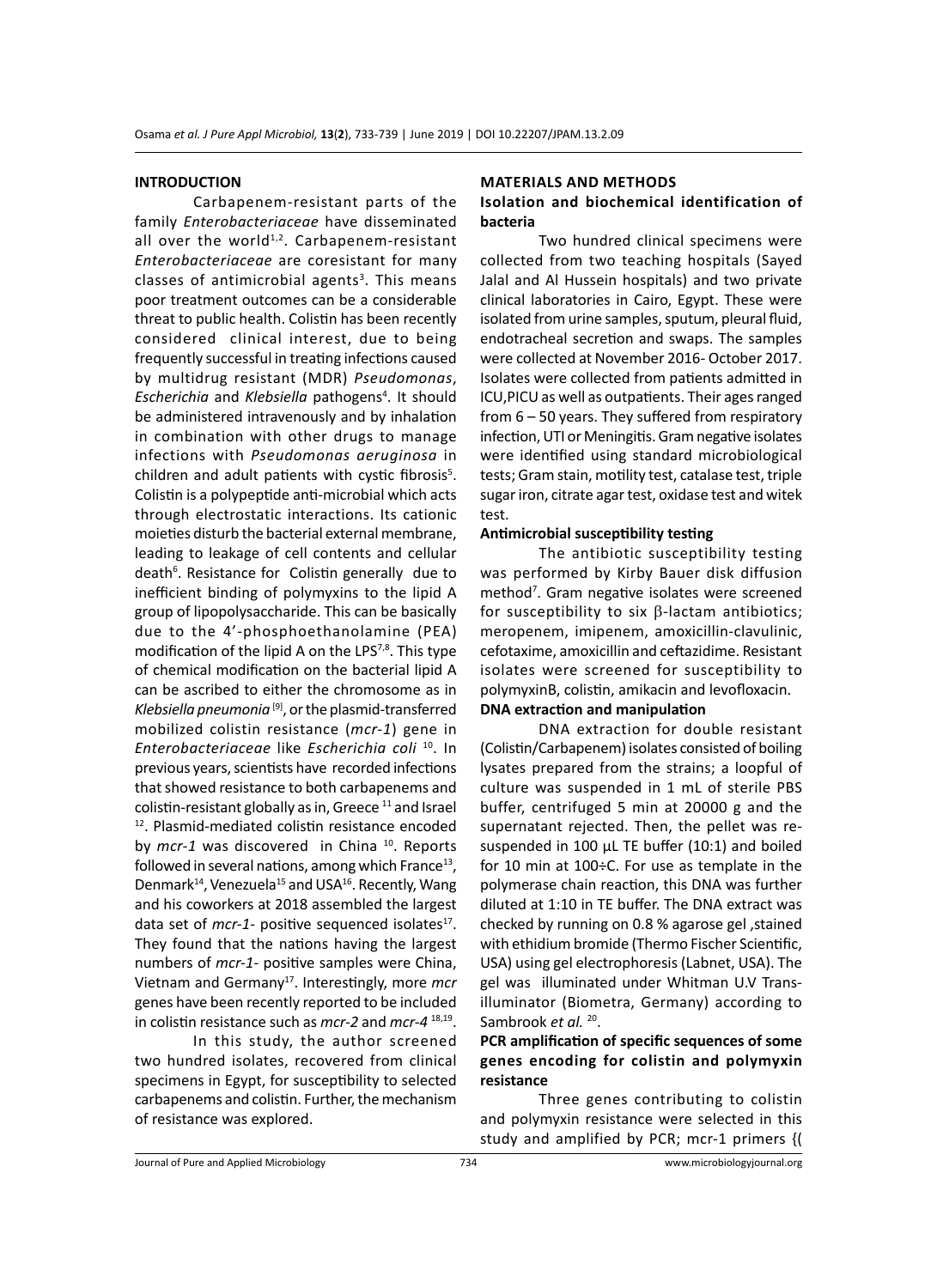CLRr/CLRf (5'CGGTCAGTCCGTTTGTTC'3) CLR/r (5'CTTGGTCGGTCTGTAGGG'3) 94÷C 3min+ 25X(94÷C 30 sec+ 58÷C 90 sec+ 72÷C 60 sec) + 72÷C 10min}<sup>10</sup>, pmrA primers LT<sub>2</sub>PMRA/REV{(F (5'CAT TTC CGC GCA CTG TCT GC'3)R (5'CAG CTT TCA GTT GCA AAC AG'3) 95°C for 10s,52°Cfor 5s, 72°C for 5s} and pmrB primers 1519/1520{( F (5'ACC TAC GCG AAA AGA TTG GC'3)R (5'GAT GAG GAT AGC GCC CAT GC'3) 95°C for 30s ,62°C for 30s,72°C for 180s)}<sup>21</sup>. Amplification was performed using thermocycler in total volume of 25µL containing 1 µL DNA extract, 1µL of forward primer (10 µM), 1µL reverse primer (10 µM), 12.5µL tag master mix (Qiagen, Germany) and 9.5µL of nuclease-free water.

Amplification using Gene-AMP-PCRsystem-9700 thermocycler (Applied bio system). After amplification, 10µL of the PCR mixture was analyzed by gel electrophoresis.(1.5% agarose in tris-EDTA stained with ethidium bromide). . As *mcr-1* mostly carried on plasmid and *pmr-A, pmr-B* are chromosomal genes so mcr-1 dissemination is highly predicted that lead to increase occurrence of colistin resistance globally, so SYBR Green-based real-time PCR assay was designed for specific detection of the mcr-1 gene. Cell lysates (3 µL), prepared as described above, were used as DNA template, MCR -F: 5'-ACGGCGTATTCTGTGCCGTGTAT-3' and MCR -R 5'- GCTGTTCTTTTGGTGCAAAGGCATTT-3' were used as primers for PCR analysis of *mcr-1*real-time PCR were performed using QuantiNova SYBR Green mixture and Qiagen Rotor Gene system (Qiagen, Hilden, Germany). A typical 20 µL of PCR reaction includes 0.7 µM of each primer, 3 µL of lysate and SYBR Green mixture (1x). The PCR conditions used are: 95°C, 10 minute; 30 cycles including 95°C, 15 seconds, 60°C, 1 min; and 72°C, 30 seconds.

# **Confirmation of the identity of isolate harboring**  *mcr-1* **by 16S rRNA gene sequence analysis**

Identification was confirmed by sequencing of partially amplified 16S rRNA gene of the bacterial isolate that harbored mcr-1 gene. Molecular characterization of the selected strain was carried out according to modified Sambrook et al. <sup>20</sup>. The 16S rRNA gene was amplified using universal primers pair: the forward primer sequence was 5-AGAGTTTGATCATGGCTCAG-3 and the reverse primer sequence was 5-ACGAGCTGACGACAGCCATG-3 (IDT, USA). PCR was carried out in a total volume of 50 µL using 25 µL of My Taq PCR Master Mix (2X) (Bio line, Germany), containing 1  $\mu$ L (10  $\mu$ M) of each forward and reverse primers together with equivalent micro liters containing 50 µg of the genomic DNA and finally completed to 50 µL by nuclease free water. Thermo cycling was carried out using thermo cycler (Primus 25 Advanced, Germany). It was carried out as follow: first step was denaturation for 3 minutes at 94°C, followed by 40 cycles of denaturation at 94°C for 30 sec, annealing at 50°C C for 30 sec and extension at 72°C for 2 min. Finally, extension was done at 72°C for 10 min. The amplified sequence was verified by gel electrophoresis. PCR products were purified by Gene Jet Gel Extraction Kit (Thermo Fisher Scientific, USA). The purified products were subjected to sequencing. Nucleotide sequence similarities were determined using other known sequences found in the GenBank database using BLAST program of National Center for Biotechnology Information (NCBI) databases.

# **Results**

### **Isolation and identification of bacteria**

Of the two hundred isolates collected from clinical specimens of various sources distributed (Fig.1). One hundred and thirty isolates were identified as Gram negative bacteria, as presented in Fig.2. The other isolates were excluded from this study.

#### **Antimicrobial susceptibility testing**

A hundred and thirty Gram negative isolates were tested for susceptibility to six B-lactam antibiotics. Results were interpreted as resistant (R), intermediate (I) or susceptible (S) based on the criteria listed in CLSI (2016). Thirty isolates were found to be resistant to the tested carpabenems meropenem and imipenem. These were tested for susceptibility to colistin in addition to polymyxin B, levofloxacin and amikacin. As demonstrated in Table (1), five isolates were found to be resistant to both carpabenems and colistin. Of the latter isolates, three were susceptible to levofloxacin, while two isolates were resistant to all antibiotics used in this study, and only one sample was harboring the mcr-1gene. The identity of the mcr-1 harboring double resistant (Colistin/Carbapenem) bacterium was confirmed by 16SRNA genetic analysis.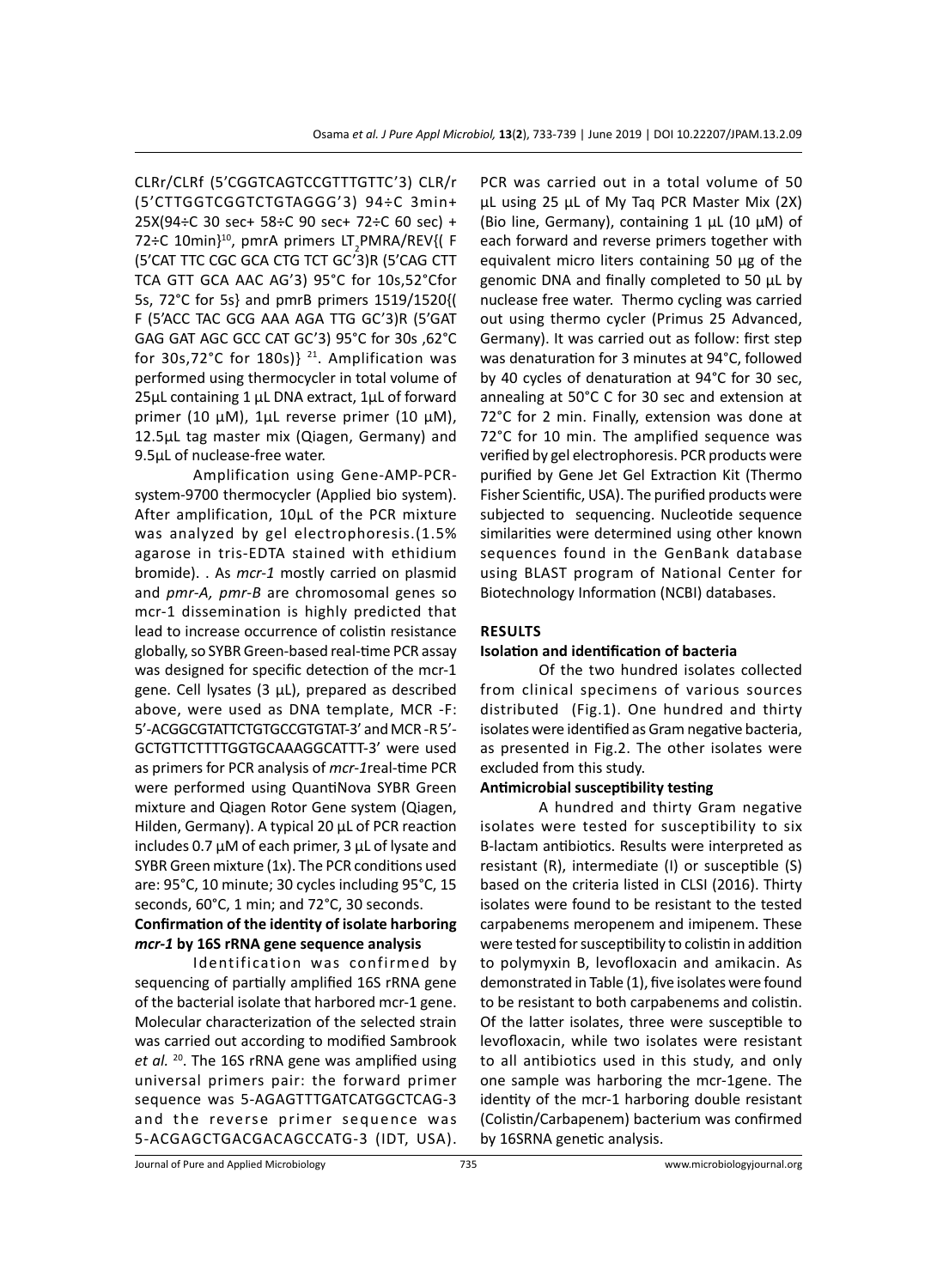



**Fig 1.** Distribution of micro-organisms isolated from different sources.



**Fig 2.** Percentage of isolates used in the study.

# **PCR screening of selected genes associated with colistin resistance**

The five double-resistant isolates (Carbapenem/ Colistin) showed variable patterns upon analysis using specific primers of *mcr-1*, *pmrA* and *pmrB* genes. One isolate showed the presence of *pmrA*, while three isolates showed the presence of *pmrA* and *pmrB*. Only one isolate (isolate 35) showed the presence of *mcr-1*(300bp), *pmrA*(170bp) and *pmrB*(400bp). Fig. 3. Identification of *mcr-1* carrying isolate by 16S rRNA

The PCR product of 16S rRNA of the isolate which has showed *mcr-1* was confirmed by sequencing. Using BLAST program of National Center for Biotechnology Information (NCBI) database the sequence showed 100% similarity to *Escherichia coli* strain K-12 substr. MG1655.

# **Confirmation of mcr-1 gene expression**

A SYBR Green-based real-time PCR assay was designed for detection of the *mcr-1* gene expression in the isolate. The experiment showed positive *mcr-1* gene expression and show CT point after 36 cycles as illustrated at Fig. 4.

| Levofloxacin. The antibiotic susceptibility testing was<br>according to Kirby Bauer disk diffusion method. |            |     |    |    |    |     |  |
|------------------------------------------------------------------------------------------------------------|------------|-----|----|----|----|-----|--|
| <b>Isolate No</b>                                                                                          | <b>IMP</b> | MEM | СT | АK | PB | LEV |  |
| 44                                                                                                         | R          | R   | R  | R  | R  | R   |  |
| 46                                                                                                         | R          | R   | S  | S  | S  | S   |  |
| 50                                                                                                         | R          | R   | S  | S  | S  | R   |  |
| 48                                                                                                         | R          | R   | S  | S  | S  | S   |  |
| 109                                                                                                        | R          | R   | S  | S  | R  | S   |  |
| 77                                                                                                         | R          | R   | S  | S  | S  | R   |  |
| 114                                                                                                        | R          | R   | S  | S  | S  | S   |  |
| 42                                                                                                         | R          | R   | S  | R  | S  | R   |  |
| 35                                                                                                         | R          | R   | R  | R  | R  | S   |  |
| 128                                                                                                        | R          | R   | S  | R  | S  | S   |  |
| 33                                                                                                         | R          | R   | R  | R  | R  | S   |  |
| 2                                                                                                          | R          | R   | R  | R  | R  | S   |  |
| 39                                                                                                         | R          | R   | R  | R  | R  | R   |  |
| 31                                                                                                         | ı          | R   | S  | S  | ı  | S   |  |
| 121                                                                                                        | ı          | R   | S  | S  | S  | I   |  |
| 13                                                                                                         | R          | R   | S  | S  | S  | S   |  |
| 120                                                                                                        | S          | R   | S  | ı  | S  | T   |  |
| 41                                                                                                         | ı          | R   | S  | ı  | S  | S   |  |

 R I S R S R R S S R S S R S S R S I R S S S S S I R S R S I R I S I S S R S S R S I R I S R S S R I S R S S R I S S S I I R S R S R I R S R R R

**Table 1.** Susceptibility of selected antimicrobials against carpabenems-resistant Gram negative isolates collected in this study. IMP: Imipenem, MEM: Meropenem ,CT: Colistin, AK: Amikacin, PB: Polymyxin and LEV:

# **Discussion**

The intense overuse and misuse of antibiotics has led to emergence of multi-drug resistant strains which is difficult to treat. In this study, approximately a quarter of the tested isolates were found to be carbapenems resistant, while five isolates were resistant to both carbapenems and colistin. Only one of them was confirmed to harbor *mcr-1* and was identified to be *Escherichia coli* strain k12 substr MG1655. The results obtained from the real-time PCR showed obvious presence of *mcr-1* which was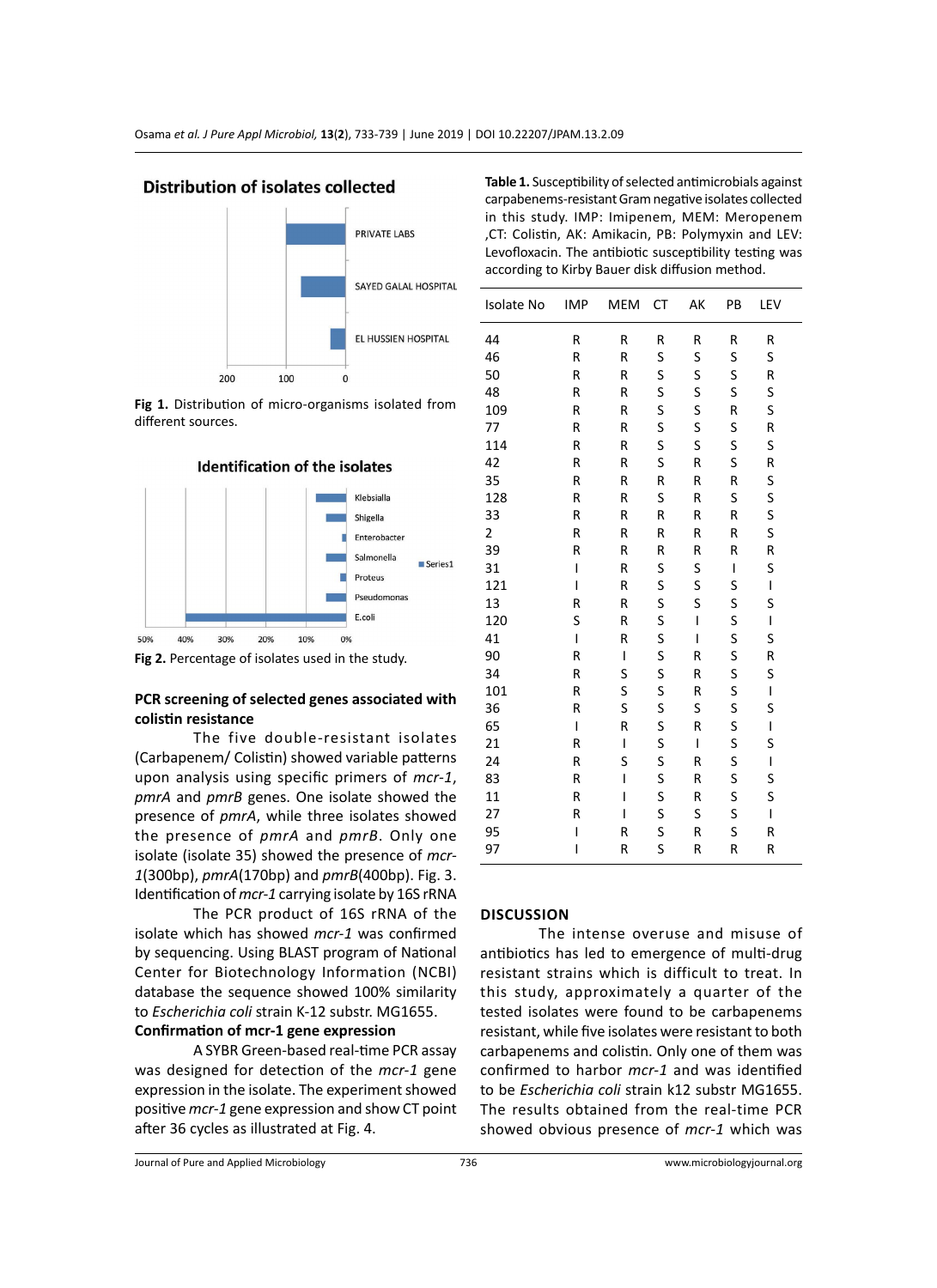

**Fig. 3.** Using 1000 pb ladder, isolate no 35 shows the presence of mcr-1(300bp), pmrA(170bp) and pmrB(400bp). In figure 3(a), primer 1519/1520 was used to detect the presence of pmr-B gene. In figure 3(b), primers LT2PMRA/ REV and CLRr/CLRf were used to detect the presence of pmrA and mcr-1, respectively.



**Fig. 4.** Real time PCR show mcr-1 gene expression, presented ct at 36 cycles.

also confirmed by conventional PCR, suggesting a probability that *mcr* genes may be currently prevalent in EGYPT. This study is the first to detect a multi-resistant *Escherichia coli* strain which is resistant to both carbapenem and colistin in Egypt. A previous work has reported an *mcr-1* mediated *Escherichia coli* isolate detected in Egypt<sup>22</sup>. This had phenotypic resistance to colistin, but was susceptible to carbapenems<sup>22</sup>. Worthy to note, the SENTRY antimicrobial surveillance program carried out a worldwide survey in 2009 and reported that rates of resistance to polymyxins among Gramnegative pathogens ranged between 0.1% to 1.5% <sup>23</sup>. However, a trend of rise of resistance followed worldwide in later years to reach 3.2% in 2016<sup>24</sup>.

This study showed that the carbapenemcolistin double resistant *Escherichia coli* was sensitive to levofloxacin. Therefore, colistin might be combined with levofloxacin in treatment regimen, as it seems to produce a synergistic or additive effect. The use of colistin in combination with other antibiotics that are typically active against Gram-positive bacteria has been also explored by others and confirmed to be effective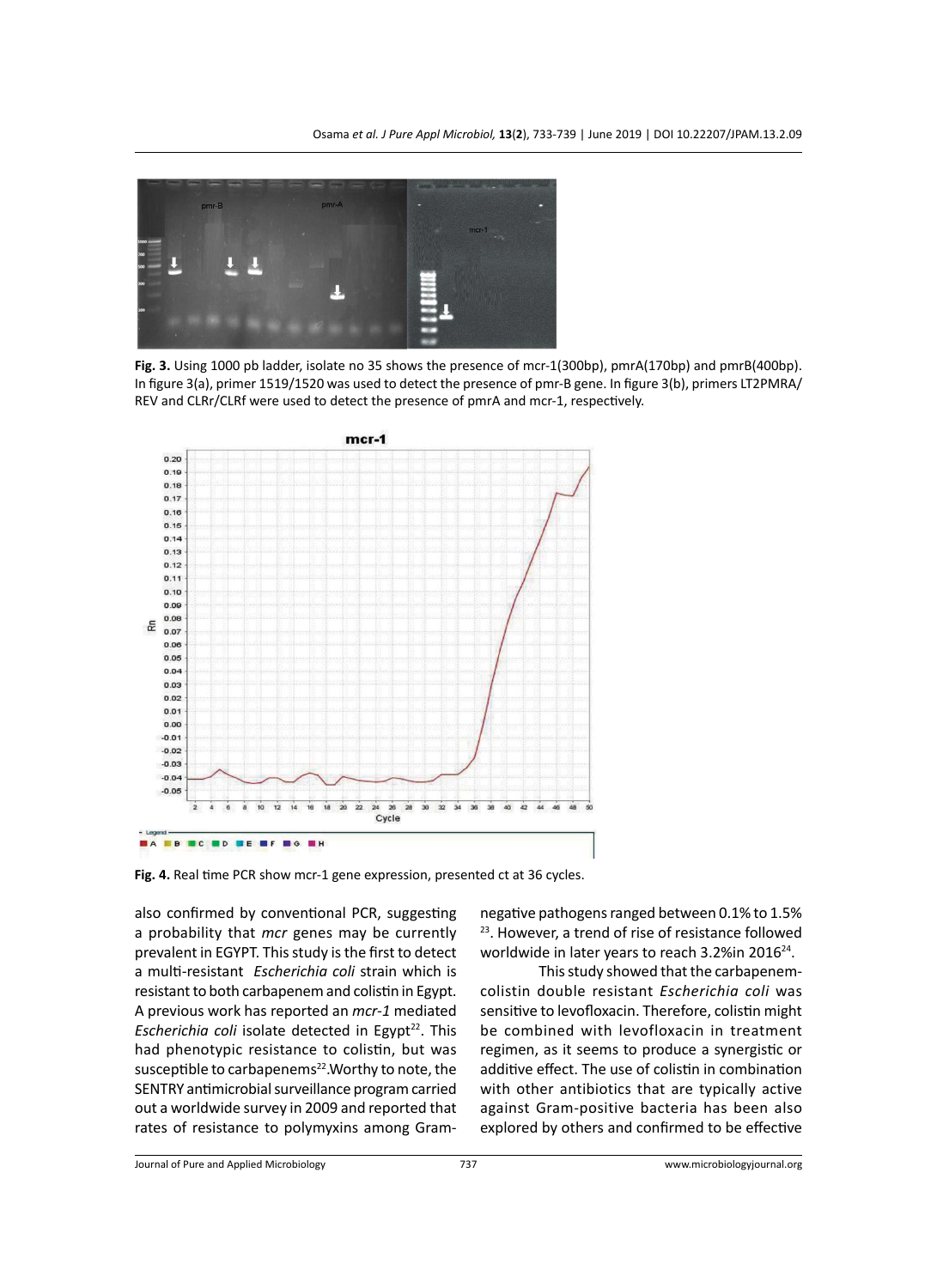for highly drug-resistant Gram-negative pathogens expressing *mcr-1*. Most commonly rifampicin<sup>25</sup> and carbapenems<sup>26</sup> but also macrolides<sup>27</sup>, minocycline<sup>28</sup>, tigecycline<sup>29</sup>, and glycopeptides<sup>30</sup>.

The coexistence of *mcr-1* resistance in the carbapenem-resistant strains might be explained by the fact that *mcr-1* has been observed on plasmids containing other antimicrobial resistance genes such as carbapenemases $31,32$ and extended-spectrum  $β$ -lactamases<sup>13,33</sup>. This suggests is a significant clinical concern that world is approaching a pan drug- resistant era for which the use of colistin and other antimicrobials might become ineffective.

### **Conclusion**

The spread of carbapenem-resistant Enterobacteriaceae has become a serious problem worldwide that represents a marked threat to public health. To the best of our knowledge, this study constitutes the first to report in Egypt of *mcr-1* positive *Escherichia coli* that is carbapenemresistant and colistin-resistant. That gives an alarming sign for the dissemination of resistance in the area, which can considerably limits treatment options. Our finding from this study stresses how important to monitor the use of colistin in treatment of both human and animal infections and emphasizes the need for tightened infection control practices to restrict further dissemination of multi-resistant isolates.

#### **Acknowledgments**

Thanks to departments of Microbiology and Immunology, Faculty of Pharmacy, Cairo University and Beni-Suef University for their rich educational experience, cooperation and continuous support.

#### **CONFLICT OF INTEREST**

The authors declare that there is no conflict of interest.

# **AUTHORS' CONTRIBUTION**

All authors have made substantial, direct and intellectual contribution to the work and approved it for publication.

#### **Funding**

# None

## **Data availability**

All datasets generated or analyzed during this study are included in the manuscript.

# **Ethics Statement**

This article does not contain any studies with human participants or animals performed by any of the authors.

#### **References**

- 1. Antoniadou, A., F. Kontopidou, G. Poulakou, E. Koratzanis, I. Galani, E. Papadomichelakis, H. Giamarellou. Colistin-resistant isolates of *Klebsiella pneumoniae* emerging in intensive care unit patients: first report of a multiclonal cluster. *J Antimicrob Chemother*, 2007; **59**(4):786-790.
- 2. Kitchel, B., J.K. Rasheed, J.B. Patel, A. Srinivasan, S. Navon-Venezia, Y. Carmeli, C.G. Giske. Molecular epidemiology of KPC-producing *Klebsiella pneumoniae* isolates in the United States: clonal expansion of multilocus sequence type 258. *Am J Clin Pathol*, 2009; **53**(8):3365-3370.
- 3. Schwaber, M.J., S. Klarfeld-Lidji, S. Navon-Venezia, D. Schwartz, A. Leavitt, and Y. Carmeli. Predictors of carbapenem-resistant *Klebsiella pneumoniae*  acquisition among hospitalized adults and effect of acquisition on mortality. *Antimicrob Agents Chemother*, 2008; **52**(3):1028-1033.
- 4. Tangden, T. and C. Giske. Global dissemination of extensively drug resistant carbapenemase producing Enterobacteriaceae: clinical perspectives on detection, treatment and infection control. *J Intern Med,* 2015; **277**(5):501-512.
- 5. Herrmann, G., L. Yang, H. Wu, Z. Song, H. Wang, N. Hoiby, G. Doring. Colistin-tobramycin combinations are superior to monotherapy concerning the killing of biofilm *Pseudomonas aeruginosa*. *J Infect Dis*, 2010; **202**(10):1585-1592.
- 6. Davis, S.D., A. Iannetta, and R.J. Wedgwood. Activity of colistin against *Pseudomonas aeruginosa:* inhibition by calcium. *J Infect Dis,* 1971; **124**(6):610-612.
- 7. Bauer, A., W. Kirby, J.C. Sherris, and M. Turck. Antibiotic susceptibility testing by a standardized single disk method. *Am J Clin Pathol*, 1966; **45**(4):493.
- 8. Schwarz, S. and A.P. Johnson. Transferable resistance to colistin: a new but old threat. *J Antimicrob Chemother*, 2016; **71**(8):2066-2070.
- 9. Cannatelli, A., M.M. D'Andrea, T. Giani, V. Di Pilato, F. Arena, S. Ambretti, G.M. Rossolini. In vivo emergence of colistin resistance in *Klebsiella pneumoniae*  producing KPC-type carbapenemases mediated by insertional inactivation of the PhoQ/PhoP mgrB regulator. *Antimicrob Agents Chemother*, 2013; **57**(11):5521-5526.
- 10. Liu, Y.Y., Y. Wang, T.R. Walsh, L.X. Yi, R. Zhang, J. Spencer, X. Huang. Emergence of plasmid-mediated colistin resistance mechanism MCR-1 in animals and human beings in China: a microbiological and molecular biological study. *Lancet Infect Dis*, 2016; **16**(2):161-168. 11. Zarkotou, O., S. Pournaras, E. Voulgari, G. Chrysos,